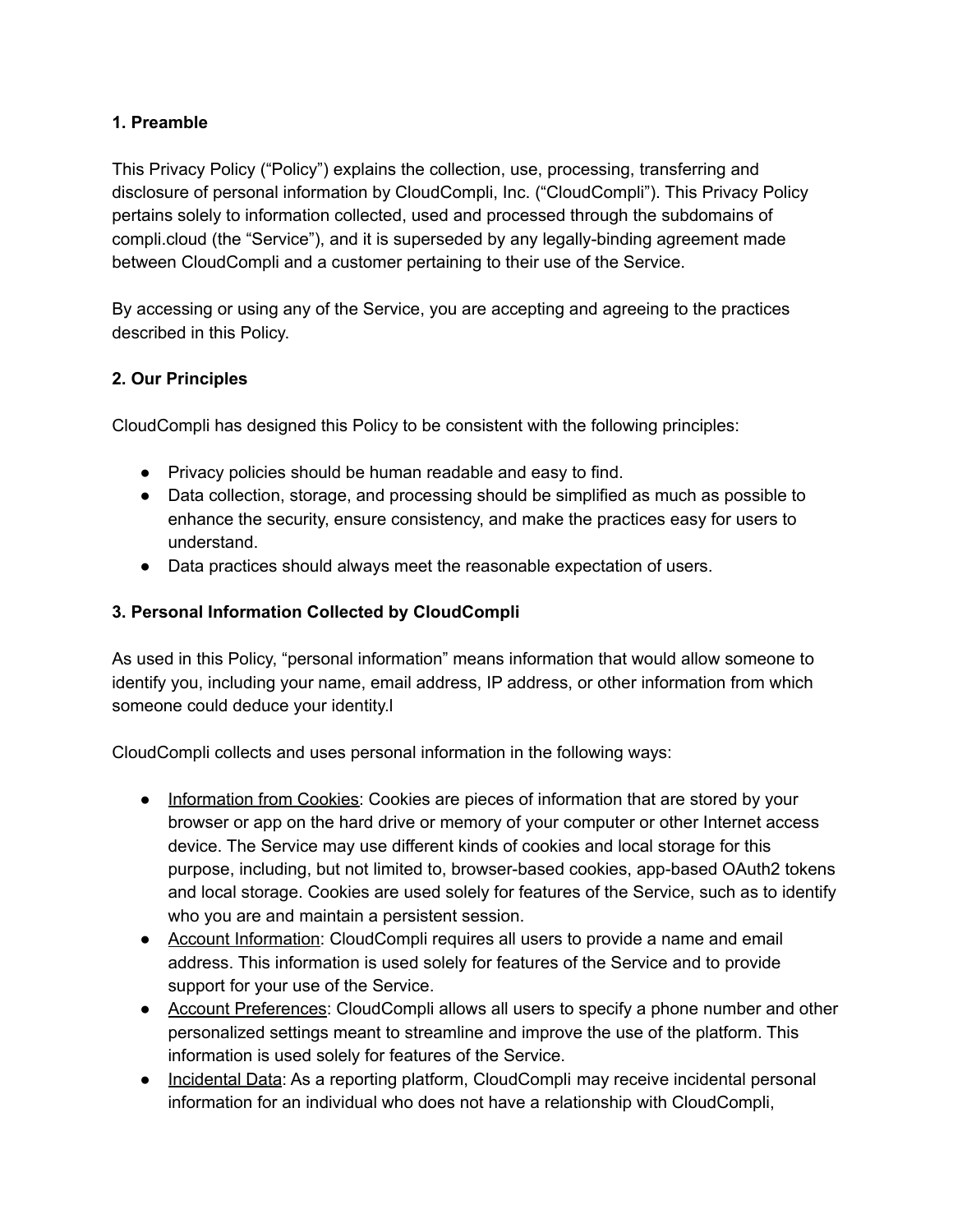including, but not limited to, the contact information for a facility owner or the names of attendees at a training event. This information is used solely for features of the Service.

#### **4. Retention of Personal Information**

All personal information collected and used as explained in Section 3 above is stored in databases provided by a third party service provider.

CloudCompli retains all personal information for the purposes for which it was collected.

# **5. Access to Your Personal Information**

You are entitled to access, modify or remove your "Account Information" and "Account Preferences".

CloudCompli does not generally provide an individual without an account the ability to modify personal information categorized as "Incidental Data". In certain circumstances, you may have the right to object or restrict for legitimate reasons the processing or transfer of your personal information. If you wish to exercise any of these rights, please write to [support@cloudcompli.com](mailto:support@cloudcompli.com) explaining your request.

### **6. Disclosure of Your Personal Information**

CloudCompli does not disclose any personal information to third parties except as specified elsewhere in this Policy and in the following instances:

- CloudCompli may share personal information with our contractors and service providers in order to undertake the activities described in Section 3.
- CloudCompli may disclose your personal information to a third party in a good faith belief that such disclosure is reasonably necessary to: (a) take action regarding suspected illegal activities; (b) enforce or apply the terms of this Policy or any legally-binding agreement made between CloudCompli and a customer pertaining to their use of the Service; or (c) comply with legal process, such as a search warrant, subpoena, statute, or court order.

# **7. Security of Your Personal Information**

CloudCompli has implemented reasonable physical, technical and organizational security measures for personal information that CloudCompli processes against accidental or unlawful destruction, or accidental loss, alteration, unauthorized disclosure or access, in compliance with applicable law. However, no website can fully eliminate security risks. Third parties may circumvent our security measures to unlawfully intercept or access transmission or private